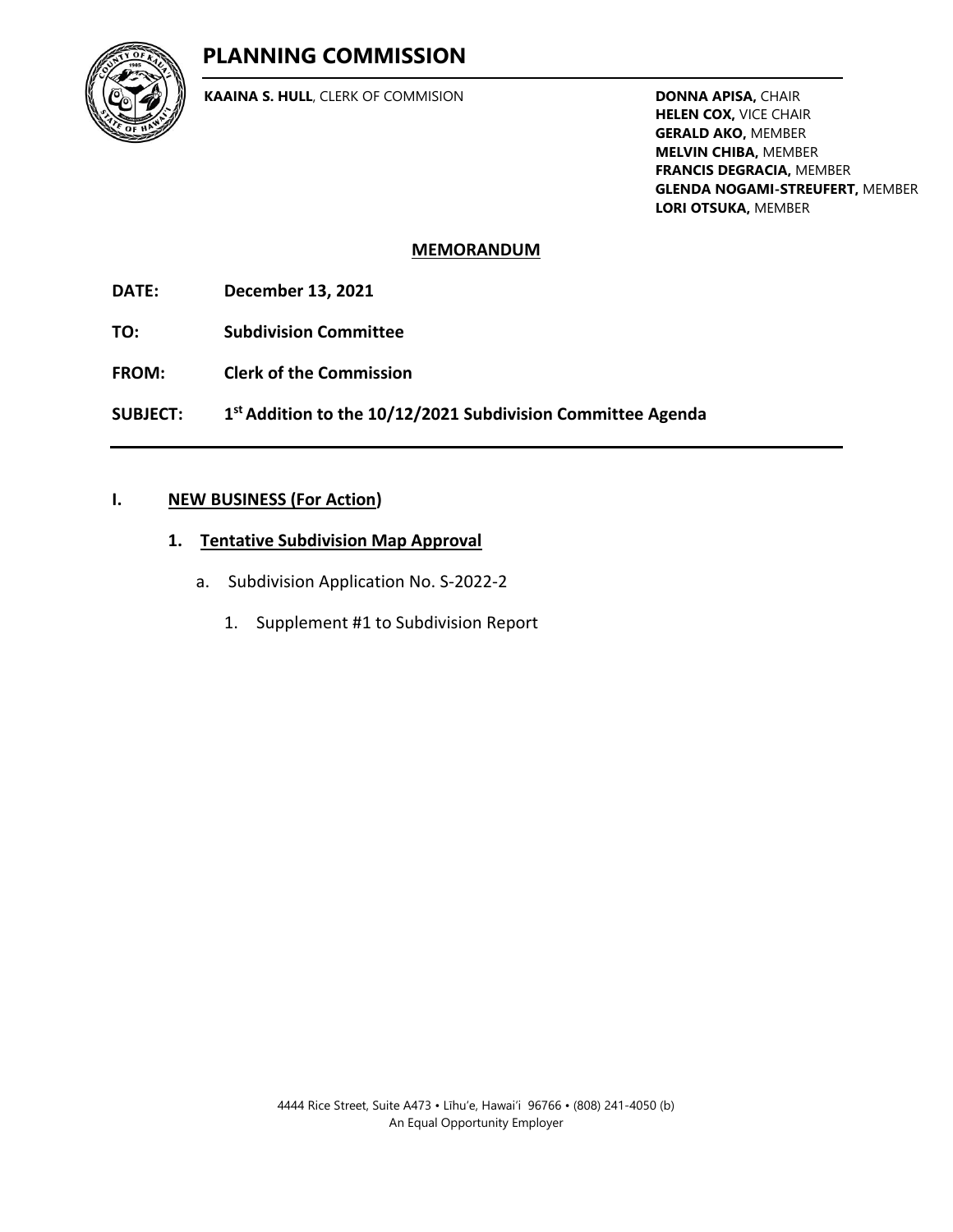

DEREK S.K. KAWAKAMI, MAYOR MICHAEL A. DAHILIG, MANAGING DIRECTOR

# SUPPLEMENT #1 TO SUBDIVISION REPORT

RE: Subdivision Application No. S-2022-2

APPLICANT: Kukui'ula Vistas, LLC.

### ADDITIONAL FINDINGS

Attached for the Planning Commission's reference is supplemental information as follows:

- Communication from Alex Stoddards received December 12, 2021.
- Communication from Elizabeth Okinaka received December 13, 2021.
- \* Communication from Karla Saperstein received December 13, 2021.

ruth A. Estre

Keńneth A. Estes Staff Planner

Date: 12.13.2021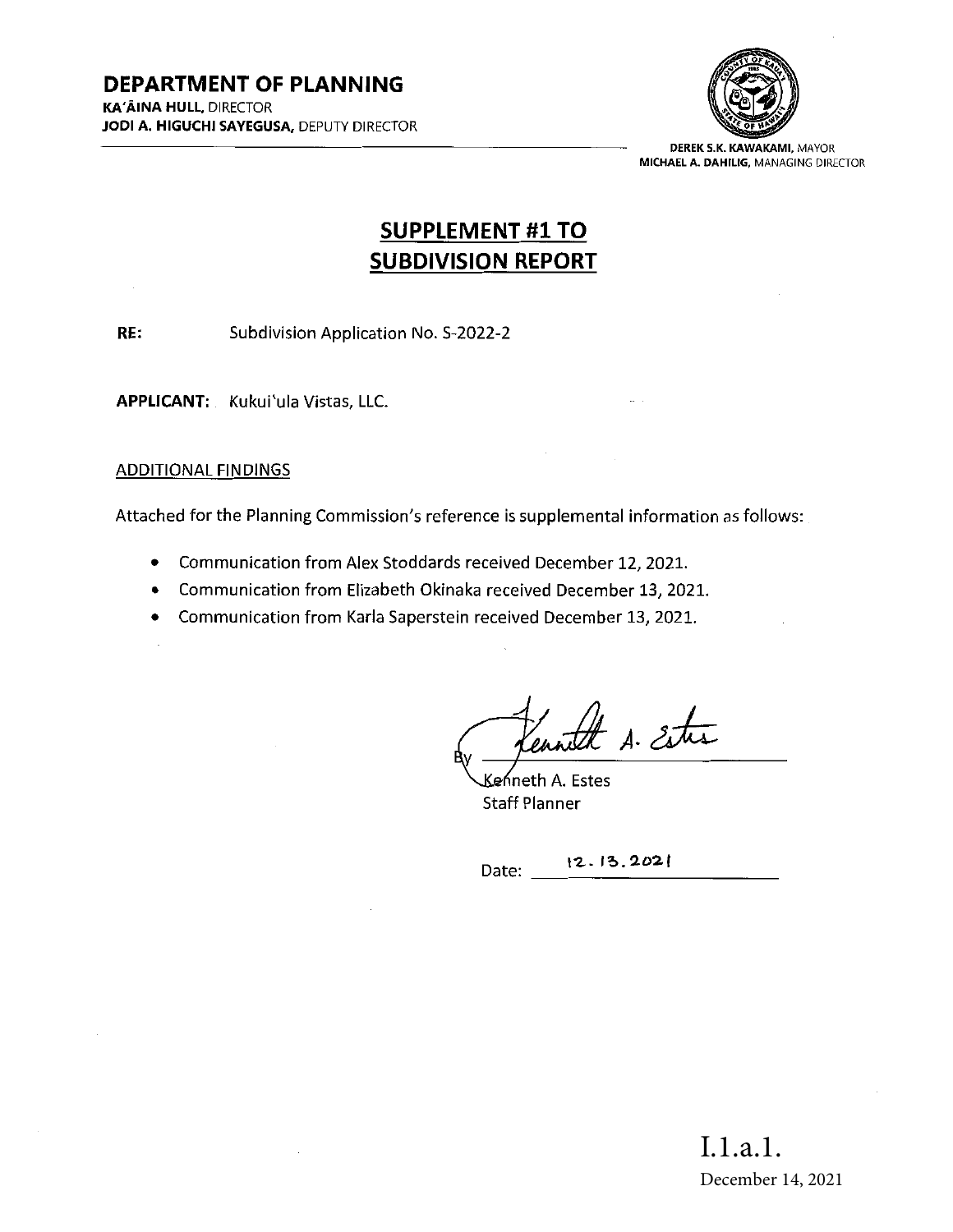| From:    | Alex Stoddards <alexkstoddards@gmail.com></alexkstoddards@gmail.com>         |
|----------|------------------------------------------------------------------------------|
| Sent:    | Sunday, December 12, 2021 8:51 PM                                            |
| To:      | Planning Department; Mayor; Kaaina Hull; Adam Roversi                        |
| Subject: | Subdivision App S-2022-2 - OPPOSE Request for Drainage Variance at Kukui'ula |

CAUTION: This email originated from outside the County of Kauai. Do not click links or open attachments even if the sender is known to you unless it is something you were expecting.

#### Aloha Planning Commission

<sup>I</sup> am writing re: Dec 14th subdivision committee agenda to Oppose the application that would grant the applicant, Kukui'ula Vistas LLC, leeway in Subdivision requirements at Kukui'ula.

#### There is no reason to allow deviation to the drainage requirement to construct curbs, gutters and sidewalks along the roadway - simply to enable the building of more luxury, probably spec, homes in Poipu/Koloa.

For several years now we have heard from friends in Pahoa that this person who builds shopping malls, is <sup>a</sup> bad egg. One of the FB messages i got when we asked said, 'He's your problem now, watch out he'll try to destroy Kauai'.

This developer we all realize has his hands in the Carpenters Union so lots offolks caving. What good is he bringing to Kauai, the community? Zero.

#### Instead, he is actively trying to use this island as his personal investment strategy.

Also, he's hiding behind <sup>a</sup> suitcase full of clever-named LLCs, but is the same developer who is trying to build 280 tourist condos on sensitive land in Poipu.

Land where there are lava tubes and endangered species. Of course, you know all this.

And this is the same person signing letters of new ownership at the Waikomo Green Apartments ('Koloa Apartments LLC') and raising the rents on local tenants, forcing some to leave because they needed repairs to their apartments. And instead of repairing, forced them out, permanently. So much for 'Affordable Housing'!

He is not working For Kauai but actively working Against Kauai.

Kukui'ula as an Opportunity Zone - for years has been almost <sup>a</sup> 'don't touch' area as far as Planning. There are endangered species there, burials there, there is no justification to ignore and give exemptions so wealthy folks can get (more) tax breaks.

You all live here, you should know.

Many have eyes on this.

It's time for the Planning Commission to disallow these types of exceptions and these types of bad eggs from taking advantage ofthe island. Time to send <sup>a</sup> clear message, we're not open for shady business.

Sincerely, Alex Stoddards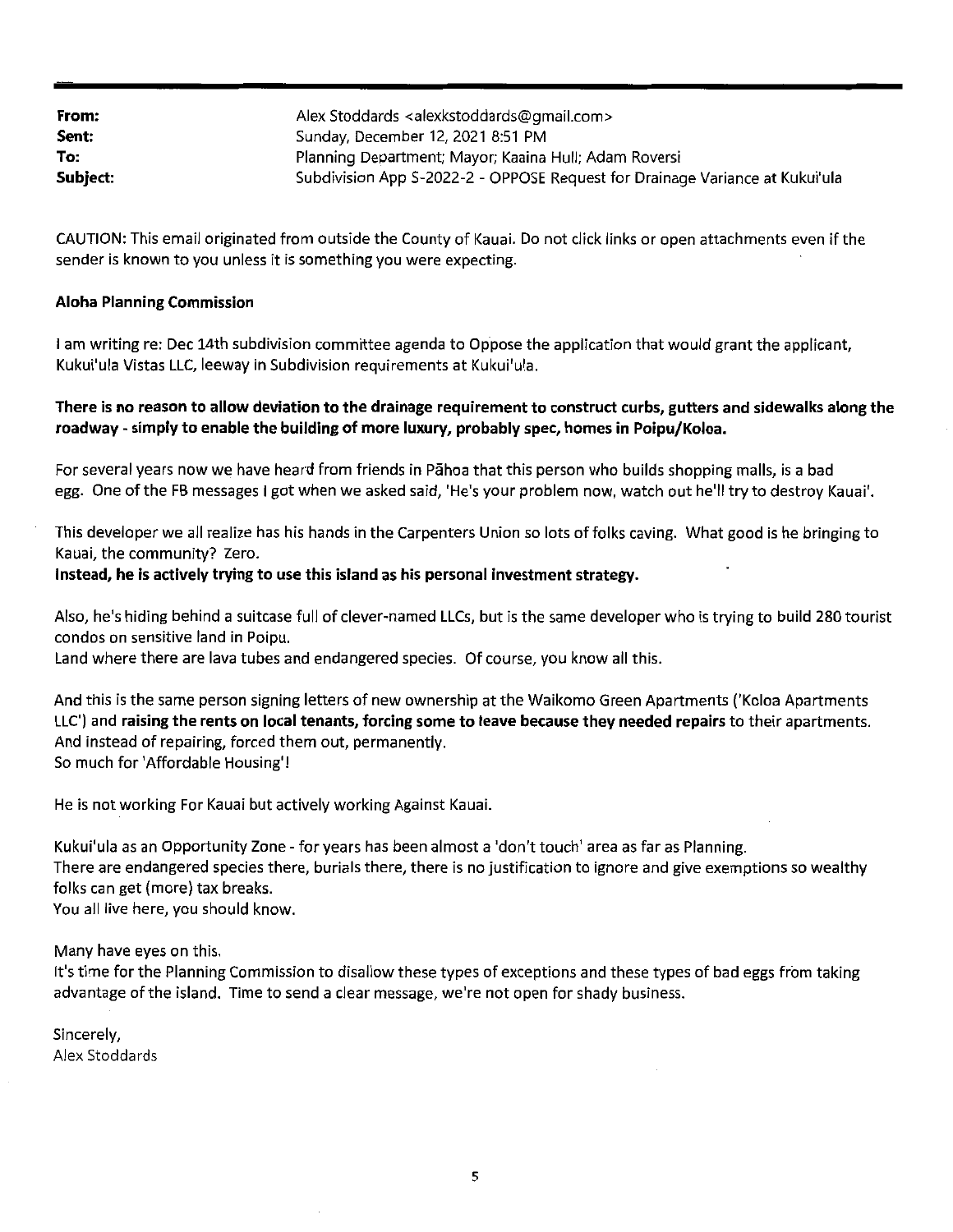| From:    | Elizabeth Okinaka <elizabeth.eolakakouhawaii@gmail.com></elizabeth.eolakakouhawaii@gmail.com> |
|----------|-----------------------------------------------------------------------------------------------|
| Sent:    | Monday, December 13, 2021 11:07 AM                                                            |
| To:      | Planning Department                                                                           |
| Subject: | Oppose S-2022-2                                                                               |

CAUTION: This email originated from outside the County of Kauai. Do not click links or open attachments even if the sender is known to you unless it is something you were expecting.

# Aloha Planning Commission

<sup>I</sup> am writing this testimony in opposition ofsubdivision agenda item S-2022-2. Firstly will the portion of LCA 7714-B be subdivided and left undeveloped?

Applicant Kukui'ula Vistas LLC one the many LLC's owned by Gary Pinkston.

This developer has recently given an interview describing his plans to invest \$400 million dollars into kauai. In the next <sup>5</sup> years he plans to build an additional 380 units of million dollar condos, plus these additional Kukui'ula homes.

What we need to point out is the pure conflict of interest between this developer and the county of Kauai.

We now have multiple ex county attorneys and ex county employees working for Gary Pinkston.

Including the prior housing director/development manager who left her position in June with the county for this developer.

Why do we continue to allow these greedy developers to come in, exploit the island and leave. Koloa/poipu with an additional 400 families is unimaginable. The county and planning commission need to start standing up to these developers. This developer is actively displacing local families in affordable units near koloa big save. We are at <sup>a</sup> point we're local housing is at it lowest, local families are struggling to survive. And here we are allowing <sup>a</sup> man like Gary Pinkston to further worsen the problem.

At what point do we say enough is enough.

At this rate <sup>1</sup> truly wonder what each of you Planning Commission members and see for <sup>a</sup> future of Kauai? Do you really think letting developers like this exploit our natural resources while pushing out the local community is going to benefit us or future generations - what are we leaving behind?

Mahalo for your time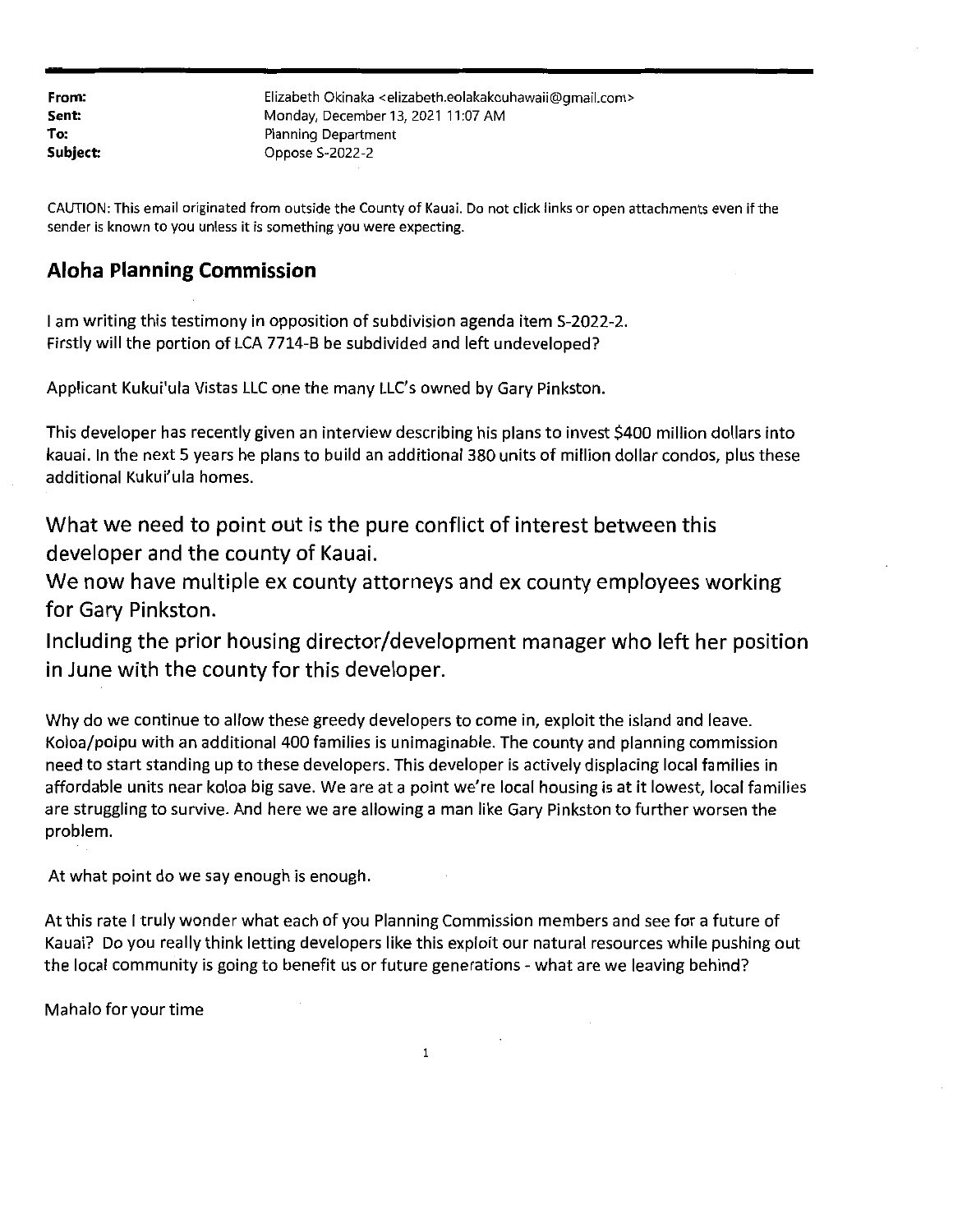$\bar{z}$ J.  $\bar{z}$  $\hat{\mathbf{r}}$ 

 $\mathbb{R}^2$  $\boldsymbol{\gamma}$ 

 $\bar{z}$ 

 $\sim$ 

 $\hat{\boldsymbol{\theta}}$  $\mathcal{A}^{\mathcal{A}}$  .  $\mathbf 2$  $\sim$  $\ddot{\phantom{a}}$  $\hat{\boldsymbol{\theta}}$ k,

 $\hat{\boldsymbol{\beta}}$  $\hat{\mathcal{A}}$